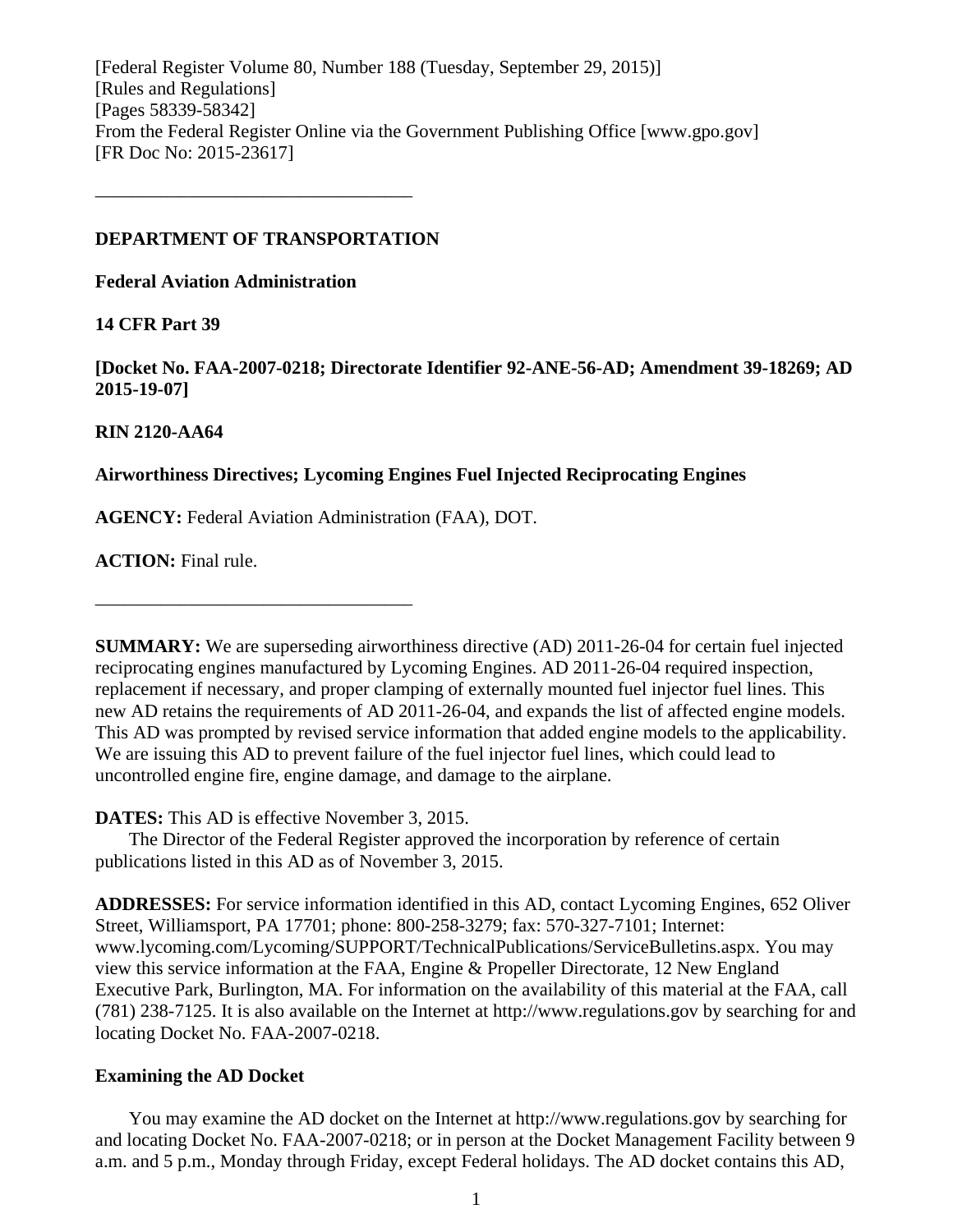the regulatory evaluation, any comments received, and other information. The address for the Docket Office (phone: 800-647-5527) is Document Management Facility, U.S. Department of Transportation, Docket Operations, M-30, West Building Ground Floor, Room W12-140, 1200 New Jersey Avenue SE., Washington, DC 20590.

**FOR FURTHER INFORMATION CONTACT:** Norm Perenson, Aerospace Engineer, New York Aircraft Certification Office, FAA, Engine & Propeller Directorate, 1600 Stewart Avenue, Suite 410, Westbury, NY 11590; phone: 516-228-7337; fax: 516-794-5531; email: norman.perenson@faa.gov.

#### **SUPPLEMENTARY INFORMATION:**

#### **Discussion**

We issued a notice of proposed rulemaking (NPRM) to amend 14 CFR part 39 to supersede AD 2011-26-04, Amendment 39-16894 (76 FR 79051, December 21, 2011), (''AD 2011-26-04''). AD 2011-26-04 applied to certain fuel injected reciprocating engines manufactured by Lycoming Engines. The NPRM published in the Federal Register on November 25, 2013 (78 FR 70240). The NPRM was prompted by revised service information that added engine models to the applicability. The NPRM proposed to expand the scope by adding the IO-540-C1C5 and IO-540-D4B5 engine models and requiring inspection, replacement if necessary, and proper clamping of externally mounted fuel injector fuel lines. We are issuing this AD to prevent failure of the fuel injector fuel lines, which could lead to uncontrolled engine fire, engine damage, and damage to the airplane.

### **Related Service Information Under 1 CFR Part 51**

We reviewed Lycoming Engines Mandatory Service Bulletin (MSB) No. 342G, dated July 16, 2013; Supplement No. 1 to MSB No. 342G, dated August 29, 2013; and Supplement No. 2 to MSB No. 342G, dated January 23, 2014. The service information describes procedures for fuel line and support clamp inspection and installation. This service information is reasonably available because the interested parties have access to it through their normal course of business or by the means identified in the ADDRESSES section of this AD.

#### **Comments**

We gave the public the opportunity to participate in developing this AD. The following presents the comments received on the proposal and the FAA's response to each comment.

#### **Request To Add an Engine Model**

Aerotech Publications and an individual commenter requested that the Lycoming LIO-360-M1A be added to the AD. The justification given was that the type certificate data sheet, 1E10, shows the LIO-360-M1A to be identical to the IO-360-M1A except with counter rotation. Additionally, unless specific engine models are listed in the AD, exempting those engines with maintenance manuals would prevent the maintenance technician from knowing which engines are exempt.

We disagree. The engine certification basis determines if an engine model's mandatory maintenance will be managed by a dedicated engine maintenance manual (EMM) with an airworthiness limitations section (ALS) or by manufacturer's service bulletins (SBs). Engines certified to 14 CFR 33, as was LIO-360-M1A, have a dedicated EMM with an ALS that includes the fuel tube inspection in Section 05-00-00. We did not change this AD.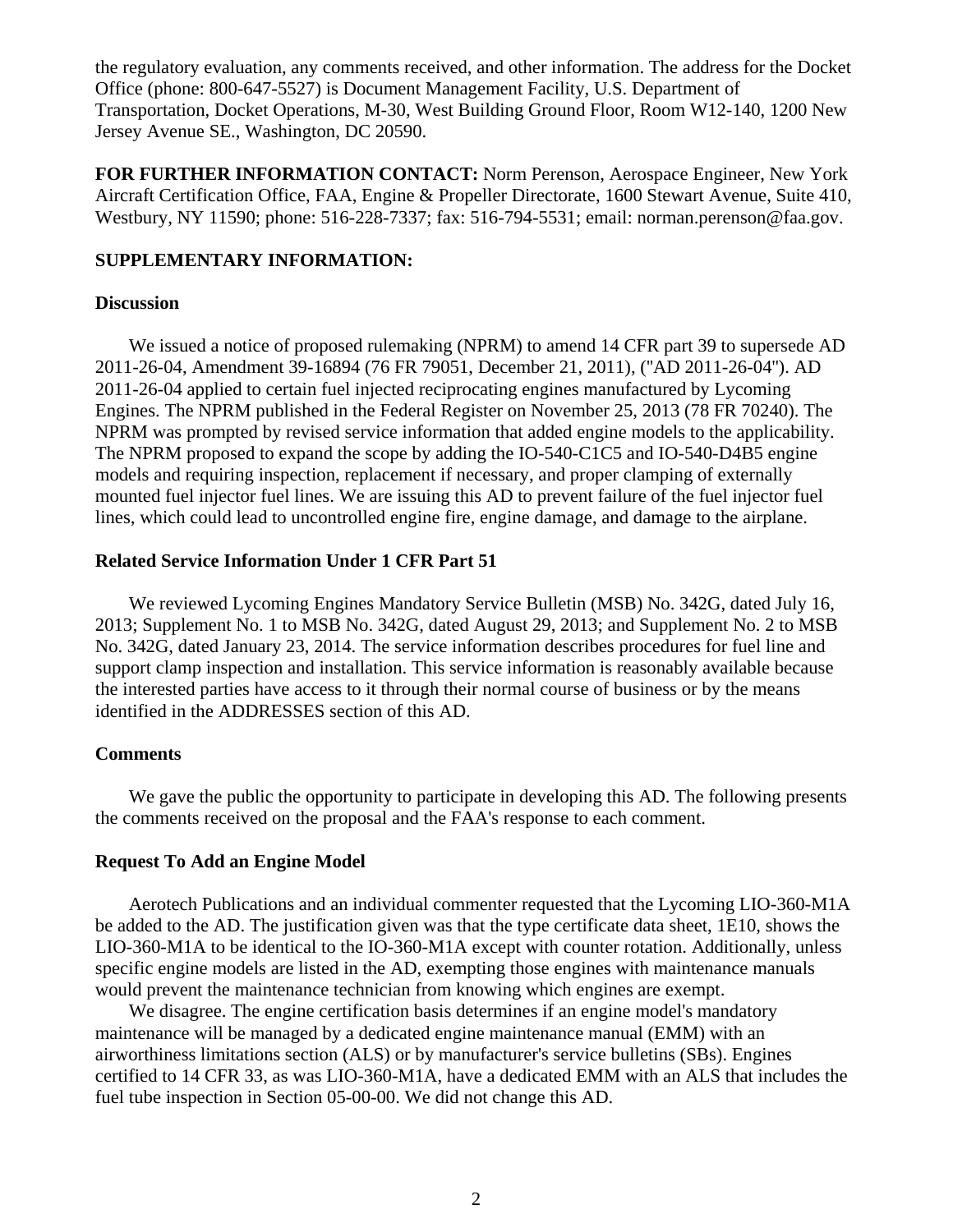#### **Request To Add Service Information**

Lycoming Engines requested that Lycoming SB 342G, Supplement No. 2, dated January 23, 2014 be added to this AD. Lycoming said that SB 342G, Supplement No. 2 removes the eight inch spacing dimension between clamps and corrects Diagram No. 30 for the IO-540-M1C5 engine model.

We agree. We changed this AD to include Lycoming SB 342G, Supplement No. 2.

#### **Request To Allow Previously Approved Alternative Methods of Compliance (AMOCs)**

Central Airlines requested that AMOCs previously approved in AD 2008-14-07 and AD 2011- 26-04 be allowed for use in this AD.

We agree. We changed the AMOC paragraph in this AD by adding: ''AMOCs previously approved for AD 2008-14-07, Amendment 39-15602 (73 FR 39574, July 10, 2008) (''AD 2008-14- 07'') and AD 2011-26-04, Amendment 39-16894 (76 FR 79051, December 21, 2011) (''AD 2011-26- 04'') are approved as AMOCs to the corresponding requirements in paragraph (e) of this AD.''

#### **Request To Change Applicability**

An anonymous commenter requested that Continental and Jacobs R-755 engines, be added to the applicability of this AD. There was no justification provided for the request to add Continental engine(s). The commenter said that the Jacobs R-755 engine uses the same fuel units and Lycoming fuel injector tubes.

We disagree. We have received no data to indicate that any other engines, including Continental engines, have the same problem as the Lycoming engines. We also do not agree with adding the Jacbos R-755 engine to the applicability because the unsafe condition for this AD concerns missing or improperly clamped fuel injector fuel lines. We have received no reports of problems with fuel injector fuel lines for the R-755; therefore, the R-755 engine does not need to be included in this AD. We did not change this AD.

#### **Correction to Applicability**

Since we issued the NPRM (78 FR 70240, November 25, 2013) (''the NPRM''), we determined that a discussion of a change to the engine model applicability was omitted from the NPRM. Engine model LIO-360-M1A was removed from the Applicability paragraph in this AD because the fuel tube inspections are documented in the ALS for this engine model.

We also determined that the NPRM incorrectly stated that the proposed AD action would add three engine models to the applicability list of the affected engines. The NPRM added two engine models, the IO-540-C1C5 and IO-540-D4B5, to applicability list of affected engines.

#### **Correction to the Costs of Compliance**

Since we issued the NPRM, we determined that the Costs of Compliance paragraph was incorrect. We changed the Costs of Compliance paragraph in this AD to correct that error.

#### **Conclusion**

We reviewed the relevant data, considered the comments received, and determined that air safety and the public interest require adopting this AD with the changes described previously. We have determined that these changes:

- Are consistent with the intent that was proposed in the NPRM for correcting the unsafe condition; and
- Do not add any additional burden upon the public than was already proposed in the NPRM.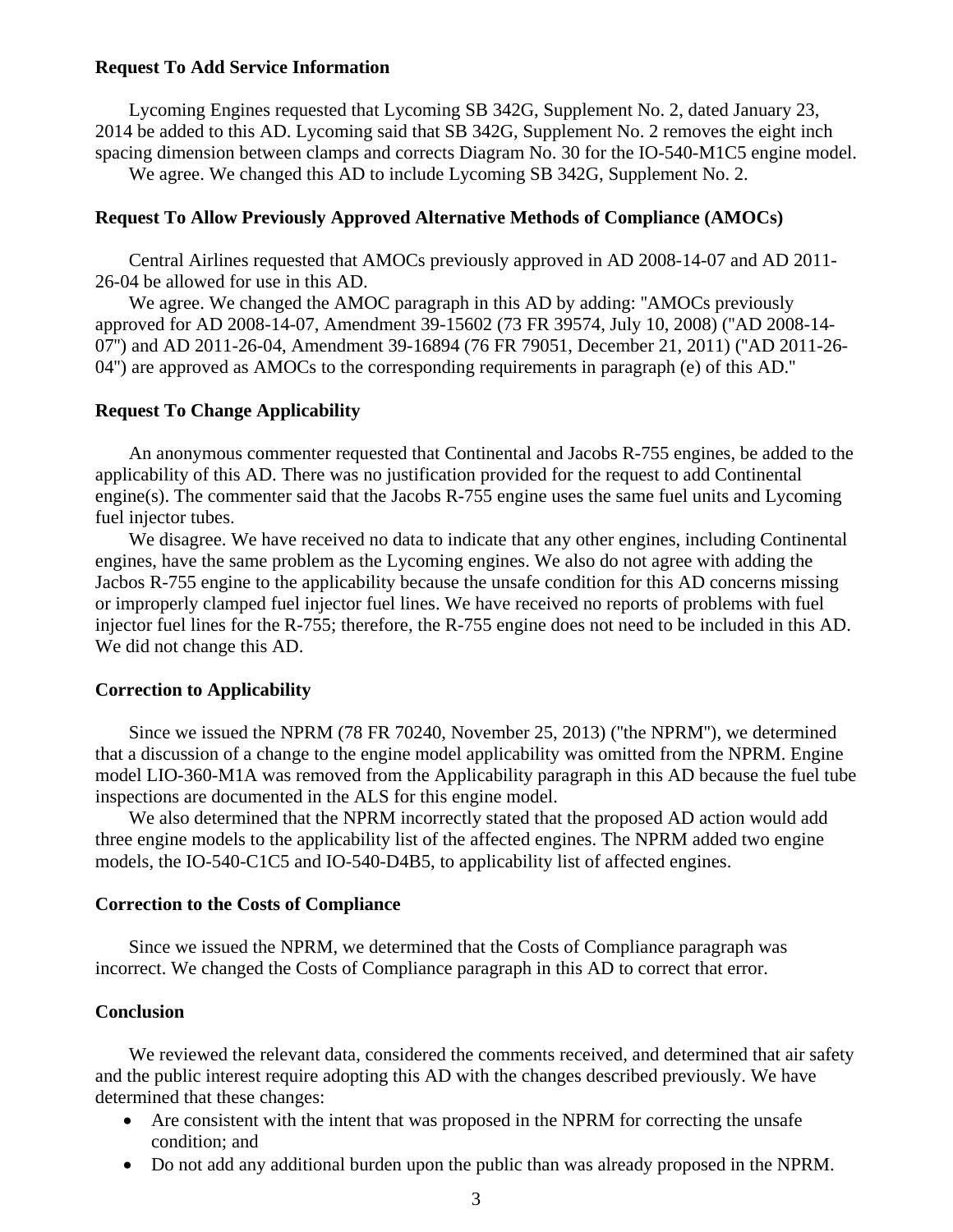We also determined that these changes will not increase the economic burden on any operator or increase the scope of this AD.

#### **Costs of Compliance**

We estimate that this AD will affect about 37,270 engines installed on airplanes of U.S. registry. We also estimate that it will require 1 hour to inspect 19,081 four cylinder engines, 1.5 hours to inspect 18,000 six cylinder engines, and 2 hours to inspect 189 eight cylinder engines. The average labor rate is \$85 per hour. Based on these figures, we estimate the cost of this AD on U.S. operators to be \$3,949,015.

#### **Authority for This Rulemaking**

Title 49 of the United States Code specifies the FAA's authority to issue rules on aviation safety. Subtitle I, section 106, describes the authority of the FAA Administrator. Subtitle VII: Aviation Programs, describes in more detail the scope of the Agency's authority.

We are issuing this rulemaking under the authority described in Subtitle VII, Part A, Subpart III, Section 44701: ''General requirements.'' Under that section, Congress charges the FAA with promoting safe flight of civil aircraft in air commerce by prescribing regulations for practices, methods, and procedures the Administrator finds necessary for safety in air commerce. This regulation is within the scope of that authority because it addresses an unsafe condition that is likely to exist or develop on products identified in this rulemaking action.

#### **Regulatory Findings**

This AD will not have federalism implications under Executive Order 13132. This AD will not have a substantial direct effect on the States, on the relationship between the national government and the States, or on the distribution of power and responsibilities among the various levels of government.

For the reasons discussed above, I certify that this AD:

(1) Is not a ''significant regulatory action'' under Executive Order 12866,

(2) Is not a ''significant rule'' under DOT Regulatory Policies and Procedures (44 FR 11034, February 26, 1979),

(3) Will not affect intrastate aviation in Alaska to the extent that it justifies making a regulatory distinction, and

(4) Will not have a significant economic impact, positive or negative, on a substantial number of small entities under the criteria of the Regulatory Flexibility Act.

#### **List of Subjects in 14 CFR Part 39**

Air transportation, Aircraft, Aviation safety, Incorporation by reference, Safety.

#### **Adoption of the Amendment**

Accordingly, under the authority delegated to me by the Administrator, the FAA amends 14 CFR part 39 as follows:

#### **PART 39–AIRWORTHINESS DIRECTIVES**

1. The authority citation for part 39 continues to read as follows:

Authority: 49 U.S.C. 106(g), 40113, 44701.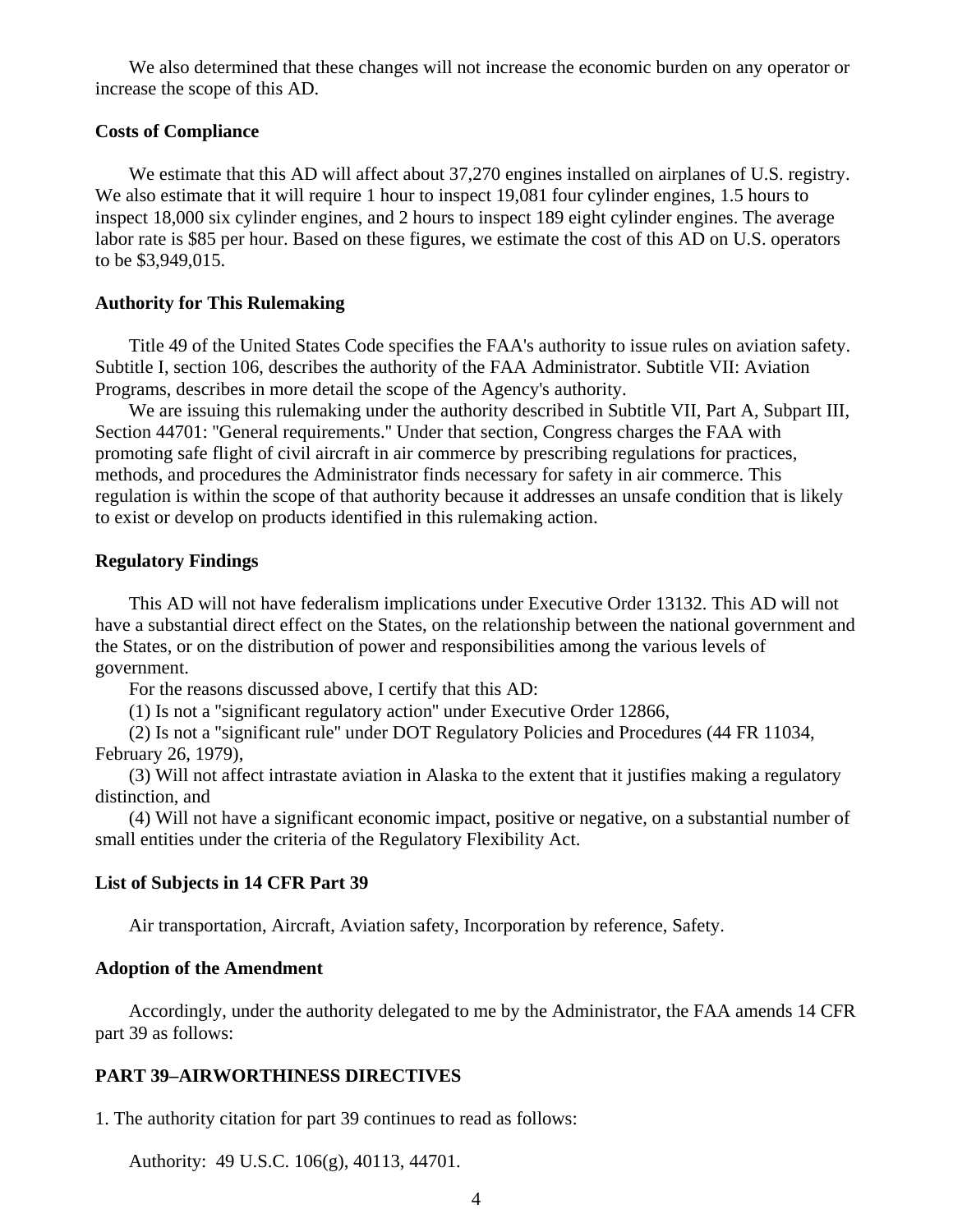## **§ 39.13 [Amended]**

2. The FAA amends § 39.13 by:

a. Removing airworthiness directive (AD) 2011-26-04 (76 FR 79051, December 21, 2011) (''AD 2011-26-04''); and

b. Adding the following new AD: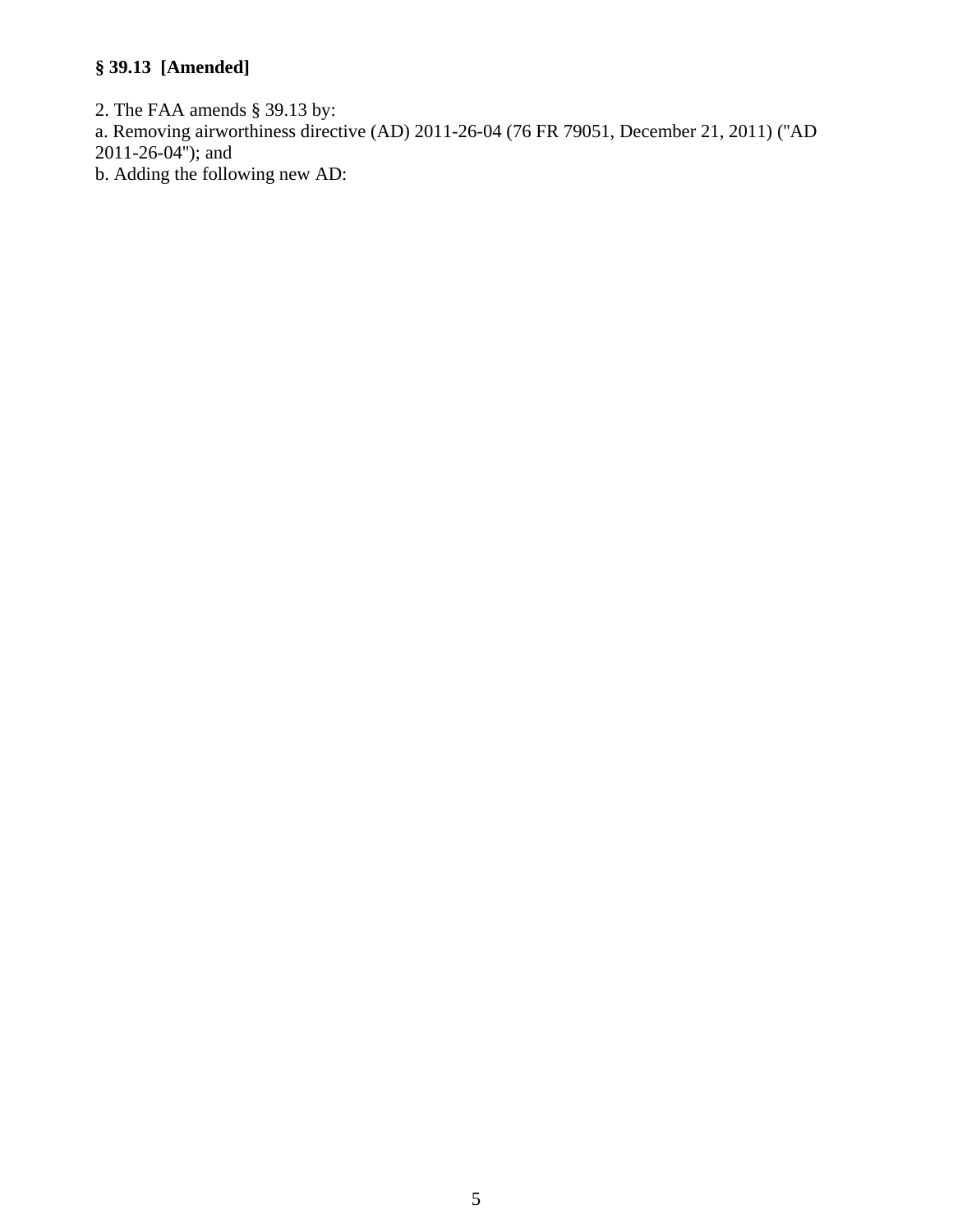# **AIRWORTHINESS DIRECTIVE**



**Aviation Safety**

**www.faa.gov/aircraft/safety/alerts/** www.gpoaccess.gov/fr/advanced.html

**2015-19-07 Lycoming Engines (Type Certificate previously held by Textron Lycoming Division, AVCO Corporation) Fuel Injected Reciprocating Engines:** Amendment 39-18269; Docket No. FAA-2007-0218; Directorate Identifier 92-ANE-56-AD.

## **(a) Effective Date**

This AD is effective November 3, 2015.

## **(b) Affected ADs**

This AD supersedes AD 2011-26-04, Amendment 39-16894 (76 FR 79051, December 21, 2011).

## **(c) Applicability**

This AD applies to Lycoming Engines fuel injected reciprocating engine models identified in Table 1 to paragraph (c) of this AD, with externally mounted fuel injector fuel lines (stainless steel tube assembly), installed.

| <b>Engine</b>   | <b>Model</b>                                                                                                                                                                                                                                                   |
|-----------------|----------------------------------------------------------------------------------------------------------------------------------------------------------------------------------------------------------------------------------------------------------------|
| <b>AEIO-320</b> | $-D1B, -D2B, -E1B, -E2B.$                                                                                                                                                                                                                                      |
| AIO-320         | $-A1B$ , $-BIB$ , $-C1B$ .                                                                                                                                                                                                                                     |
| $IO-320$        | -B1A, -B1C, -C1A, -D1A, -D1B, -E1A, -E1B, -E2A, -E2B.                                                                                                                                                                                                          |
| $LIO-320$       | $-B1A, -C1A.$                                                                                                                                                                                                                                                  |
| <b>AEIO-360</b> | $-A1A$ , $-A1B$ , $-A1B6$ , $-A1D$ , $-A1E$ , $-A1E6$ , $-B1F$ , $-B2F$ , $-B1G6$ , $-B1H$ , $-B4A$ , $-H1A$ , $-A1B6$<br>H <sub>1</sub> B.                                                                                                                    |
| AIO-360         | $-A1A, -A1B, -B1B.$                                                                                                                                                                                                                                            |
| HIO-360         | -A1A, -A1B, -B1A, -C1A, -C1B, -D1A, -E1AD, -E1BD, -F1AD, -G1A.                                                                                                                                                                                                 |
| $IO-360$        | $-A1A$ , $-A1B$ , $-A1B6$ , $-A1B6D$ , $-A1C$ , $-A1D$ , $-A1D6$ , $-A2A$ , $-A2B$ , $-A3B6$ , $-A3B6D$ , $-A1B6D$<br>B1B, -B1D, -B1E, -B1F, -B1G6, -B2F, -B2F6, -B4A, -C1A, -C1B, -C1C, -C1C6, -<br>C1D6, -C1E6, -C1F, -C1G6, -F1A, -J1A6D, -M1B, -L2A, -M1A. |
| $IVO-360$       | $-A1A.$                                                                                                                                                                                                                                                        |
| $LIO-360$       | $-C1E6.$                                                                                                                                                                                                                                                       |
| TIO-360         | $-A1B$ , $-C1A6D$ .                                                                                                                                                                                                                                            |
| IGO-480         | $-A1B6.$                                                                                                                                                                                                                                                       |
| <b>AEIO-540</b> | -D4A5, -D4B5, -D4D5, -L1B5, -L1B5D, -L1D5.                                                                                                                                                                                                                     |

## **Table 1 to Paragraph (c)–Engine Models Affected**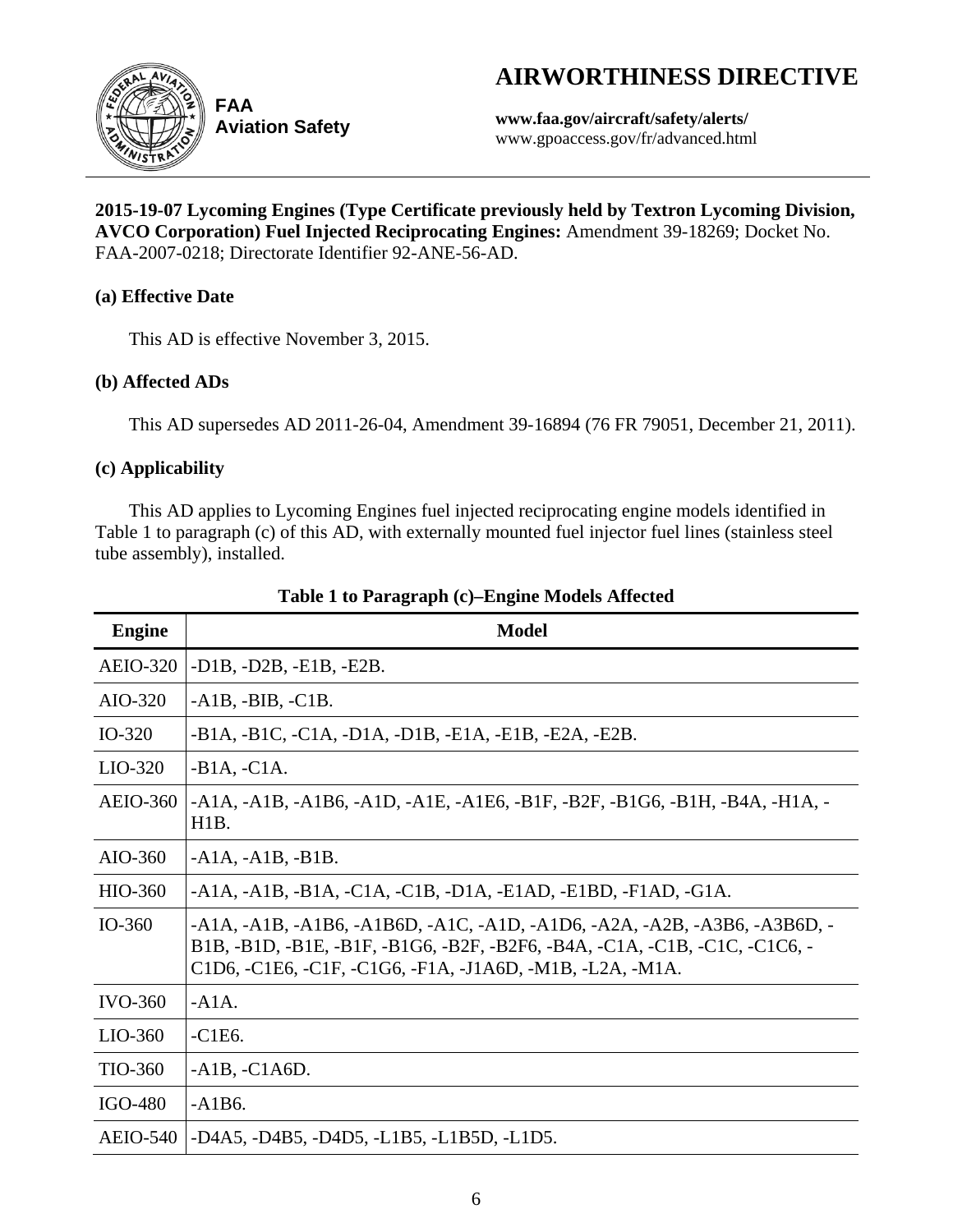| IGO-540           | $-B1A, -B1C.$                                                                                                                                                                                                                                                                                                                                                                                                                                                                                                                                                                  |
|-------------------|--------------------------------------------------------------------------------------------------------------------------------------------------------------------------------------------------------------------------------------------------------------------------------------------------------------------------------------------------------------------------------------------------------------------------------------------------------------------------------------------------------------------------------------------------------------------------------|
| $IO-540$          | $-A1A5, -AA1A5, -AA1B5, -AB1A5, -AC1A5, -BE1A5, -B1A5, -B1C5, -C1B5, -C1C5,$<br>$-C4B5$ , $-C4D5D$ , $-D4A5$ , $-D4B5$ , $-E1A5$ , $-E1B5$ , $-G1A5$ , $-G1B5$ , $-G1C5$ , $-G1D5$ , $-D4A5$ , $-D4B5$ , $-E1A5$ , $-G1A5$ , $-G1B5$ , $-G1C5$<br>G1E5, -G1F5, -J4A5, -V4A5D, -K1A5, -K1A5D, -K1B5, -K1C5, -K1D5, -K1E5, -<br>K1E5D, -K1F5, -K1H5, -K1J5, -K1F5D, -K1G5, -K1G5D, -K1H5, -K1J5D, -K1K5, -<br>K1E5, -K1E5D, -K1F5, -K1J5, -L1C5, -M1A5, -M1B5D, -M1C5, -N1A5, -P1A5, -<br>R1A5, -S1A5, -T4A5D, -T4B5, -T4B5D, -T4C5D, -V4A5, -V4A5D, -W1A5, -W1A5D,<br>$-W3A5D.$ |
| $IVO-540$         | $-A1A$ .                                                                                                                                                                                                                                                                                                                                                                                                                                                                                                                                                                       |
| $LTIO-540$        | -F2BD, -J2B, -J2BD, -N2BD, -R2AD, -U2A, -V2AD, -W2A.                                                                                                                                                                                                                                                                                                                                                                                                                                                                                                                           |
| TIO-540           | $-A1A$ , $-A1B$ , $-A2A$ , $-A2B$ , $-A2C$ , $-AE2A$ , $-AH1A$ , $-AA1AD$ , $-AF1A$ , $-AF1B$ , $-AG1A$ , $-$<br>AB1AD, -AB1BD, -AH1A, -AJ1A, -AK1A, -C1A, -E1A, -G1A, -F2BD, -J2B, -J2BD, -<br>N2BD, -R2AD, -S1AD, -U2A, -V2AD, -W2A.                                                                                                                                                                                                                                                                                                                                         |
| <b>TIVO-540</b> 1 | $-A2A$ .                                                                                                                                                                                                                                                                                                                                                                                                                                                                                                                                                                       |
| $IO-720$          | $-A1A, -A1B, -D1B, -D1BD, -D1C, -D1CD, -B1B, -B1BD, -C1B.$                                                                                                                                                                                                                                                                                                                                                                                                                                                                                                                     |

Engine models IO-540-AG1A5, LIO-360-M1A, IO-390-A Series, AEIO-390-A Series, IO-540- AF1A5, IO-580-B1A, and AEIO-580-B1A, are not listed in Table 1. These engine models are accounted for in the Maintenance and Overhaul Manual with an Airworthiness Limitations Section. As Lycoming has more engine models certified they will add them to this list of engines with a Maintenance and Overhaul Manual. To determine if your engine has a Maintenance and Overhaul Manual you can either contact Lycoming, or you can refer to Lycoming's list of maintenance publications for engines that have a Maintenance and Overhaul Manual.

#### **(d) Unsafe Condition**

This AD was prompted by revised service information that added engine models to the applicability. This service information adds engine models requiring inspection and technical updates. We are issuing this AD to prevent failure of the fuel injector fuel lines, which could lead to uncontrolled engine fire, engine damage, and damage to the airplane.

#### **(e) Compliance**

Comply with this AD within the compliance times specified, unless already done.

(1) Initial Inspections

(i) Within 10 hours time-in-service (TIS) after the effective date of this AD, inspect the fuel injector fuel lines and clamps between the fuel manifold and the fuel injector nozzles. Use Lycoming Engines Mandatory Service Bulletin (MSB) No. 342G, dated July 16, 2013; Supplement No. 1 to MSB No. 342G, dated August 29, 2013; and Supplement No. 2 to MSB No. 342G, dated January 23, 2014 to perform the inspection. Replace any fuel injector fuel line or clamp that fails the inspection required by the Fuel Line Inspection and Installation Checklist in MSB No. 342G.

(ii) Thereafter, re-inspect after any maintenance is done on the engine where any clamp on a fuel injector fuel line was disconnected, moved, or loosened, and within every 110 hours TIS and after each engine overhaul. Use Lycoming Engines MSB No. 342G, dated July 16, 2013; Supplement No. 1 to MSB No. 342G, dated August 29, 2013; and Supplement No. 2 to MSB No. 342G, dated January 23, 2014 to perform the inspection and the Fuel Line Inspection and Installation Checklist in MSB No. 342G to perform the re-inspection.